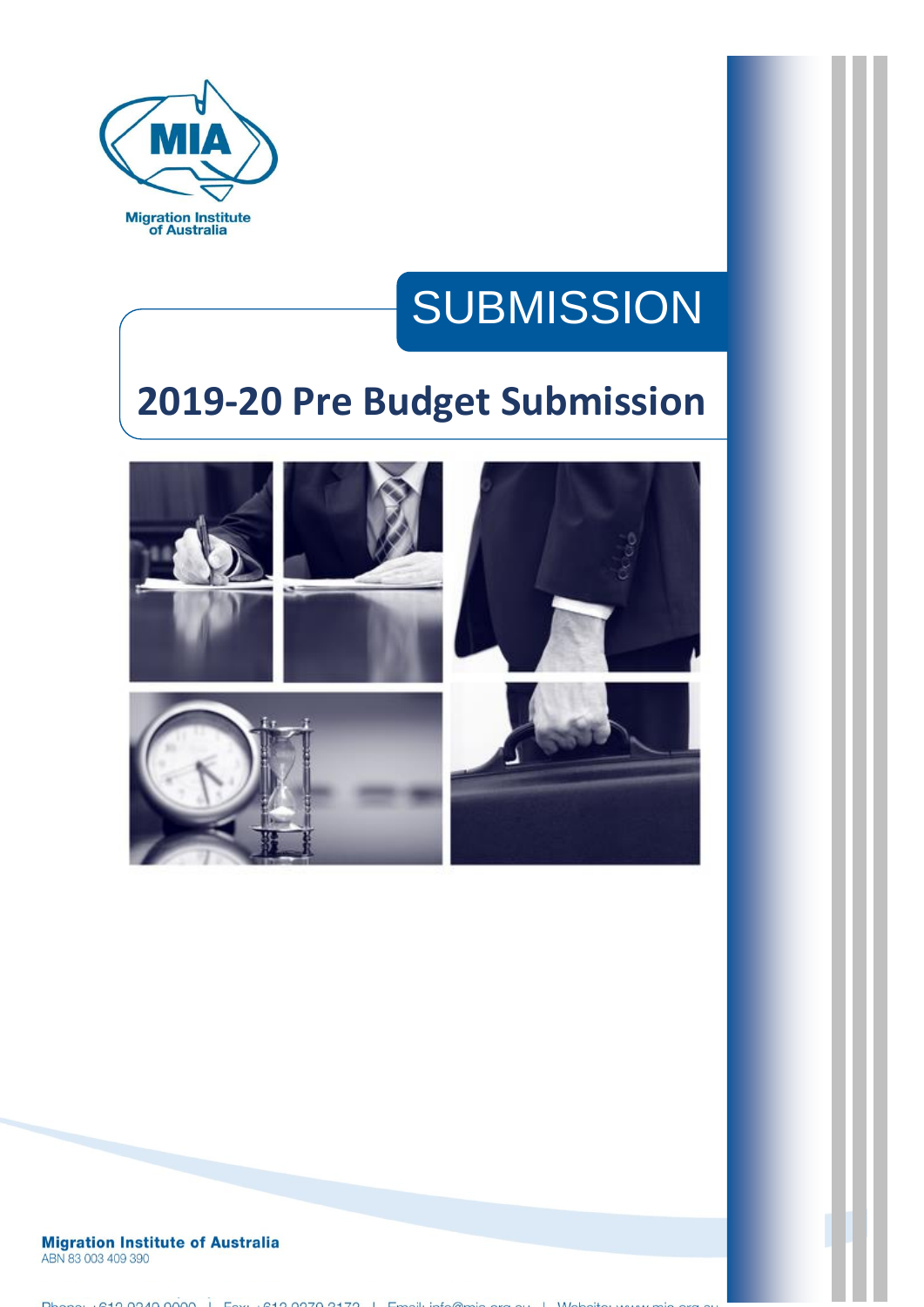# **Migration Institute of Australia**

The Migration Institute of Australia (MIA) was established in 1992 as the professional association for Registered Migration Agents. Through its public profile the Institute advocates the value of migration, thereby supporting the wider migration advice profession, migrants and prospective migrants to Australia.

The Institute operates as a company limited by guarantee and complies with all Australian Securities and Investments Commission (ASIC) requirements. Under its Constitution it is not empowered to pay any dividends. The MIA and its elected office bearers are guided by the legal framework set out in the Corporations Act 2001, the MIA Constitution and Rules, the Corporate Governance Statement and Board Charter.

MIA Members hold a further responsibility to their clients and the Australian community to abide by ethical professional conduct and to act in a manner which at all times enhances the integrity of the migration advice profession and the Institute. MIA Members are bound by both the MIA Members' Code of Ethics and Practice, which sets the profession's standards of behaviour, and the statutory Code of Conduct of the Office of the Migration Agents Registration Authority (MARA).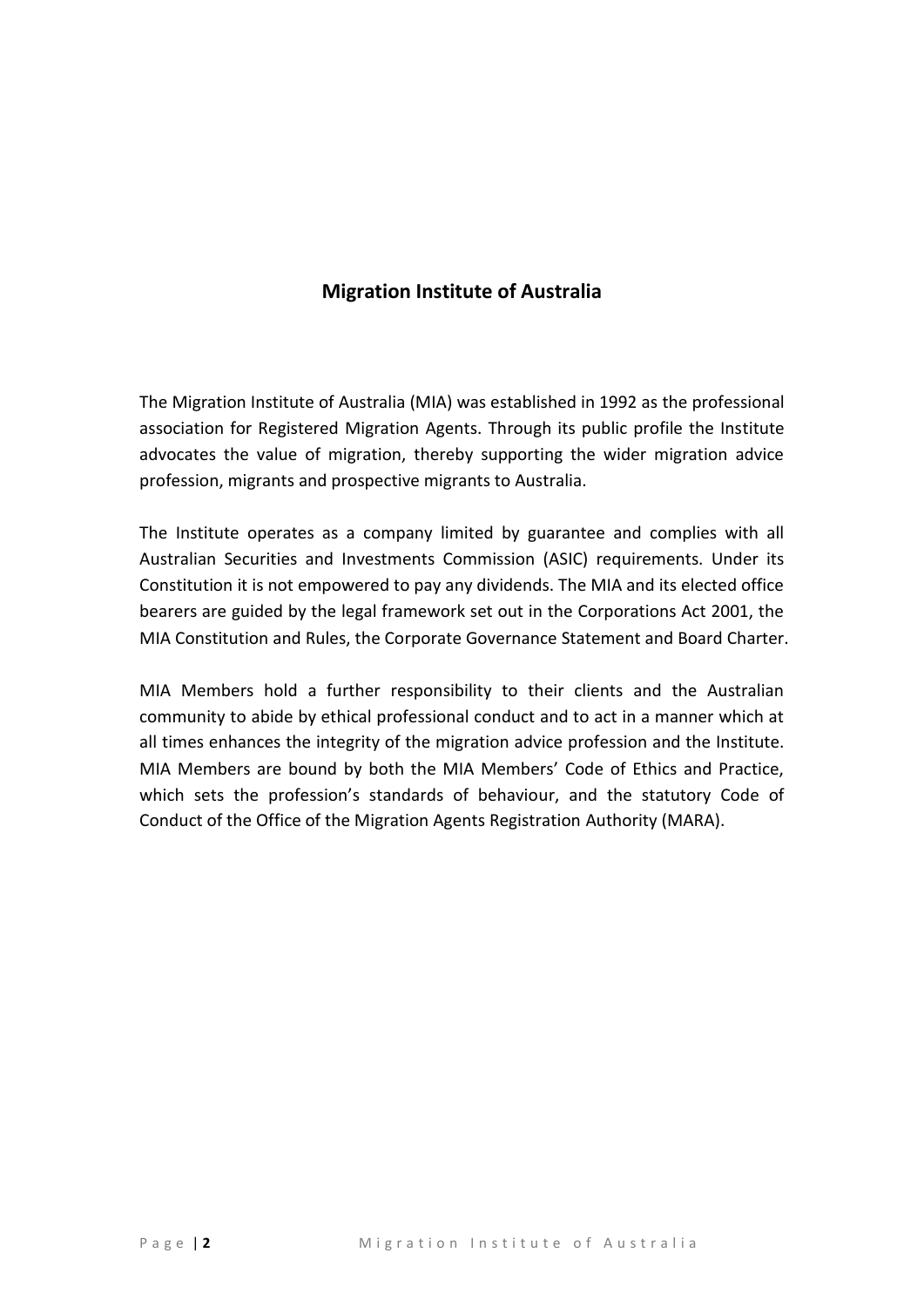Dear Senator Seselja

The Migration Institute of Australia (MIA) welcomes the opportunity to provide this submission regarding the priorities of the 2019-20 Federal Budget.

The MIA congratulates the Government on its success in returning the 2019-20 Budget to surplus, the record of strong economic growth that allowed this and for the Government's promise to guarantee the essential services on which Australians rely.

The MIA believes that Australia's migration program is a vital factor in the strength and prosperity of Australia and that the 2019-20 Federal Budget should ensure that the immigration function of the Department of Home Affairs is sufficiently funded to enable it to efficiently and effectively perform its functions.

The recommendations in this submission are designed to enhance the ability of the Department to provide efficient services and programs, to support consumer protection and support employers who depend on migration programs to provide sufficient workforces to allow the Australian economy to grow and prosper.

Yours faithfully,

John A Howregan

**John Hourigan National President Migration Institute of Australia**

1 February 2019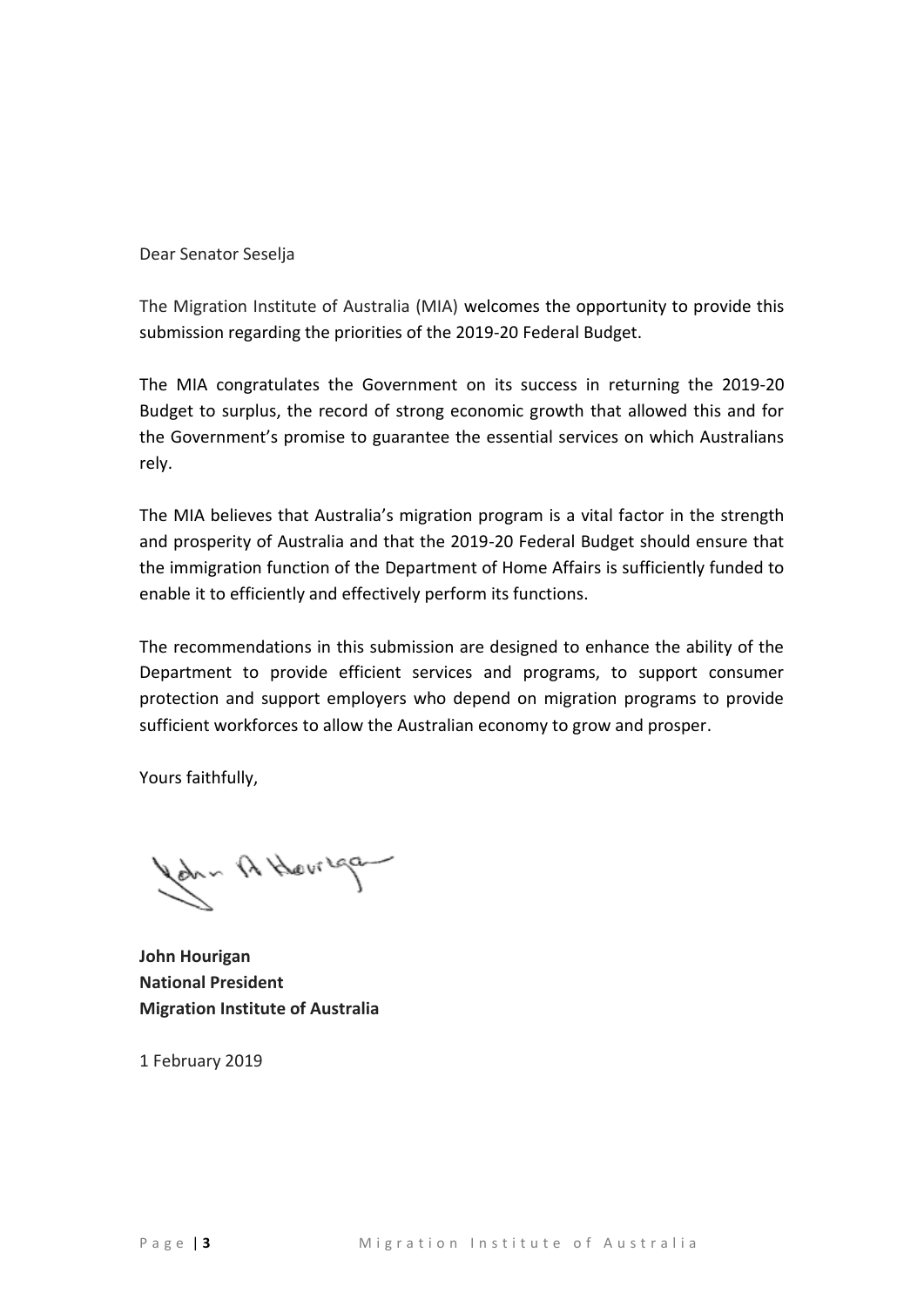# **MIA Recommendations**

The MIA provides the following recommendations for consideration in the development of the 2019-20 Federal Budget:

#### **MIA Recommendation 1**

The MIA recommends that funding for the Department of Home Affairs immigration functions be increased in the 2019-20 Federal Budget.

#### **MIA Recommendation 2**

The MIA recommends that increased funding be allocated to the Department of Home Affairs in the 2019-20 Federal Budget to specifically reduce the processing times for employer sponsored temporary and permanent visa applications.

#### **MIA Recommendation 3**

The MIA recommends that increased funding be allocated to the Department of Home Affairs 2019-20 in the Federal Budget to specifically increase the number of places available for family visa applicants, particularly Partner, Parent and Carer visas.

#### **MIA Recommendation 4**

The MIA recommends that specific increased funding be allocated to the Department of Home Affairs in the 2019-20 Federal Budget to specifically provide increased Humanitarian places in the migration program.

#### **MIA Recommendation 5**

The MIA recommends that increased funding be allocated to the Department of Home Affairs in the 2019-20 Federal Budget for the specific purpose of prosecuting those providing immigration advice without registration and in breach of the Migration Act 1958.

#### **MIA Recommendation 6**

The MIA recommends that visa application fees and charges be maintained at current levels.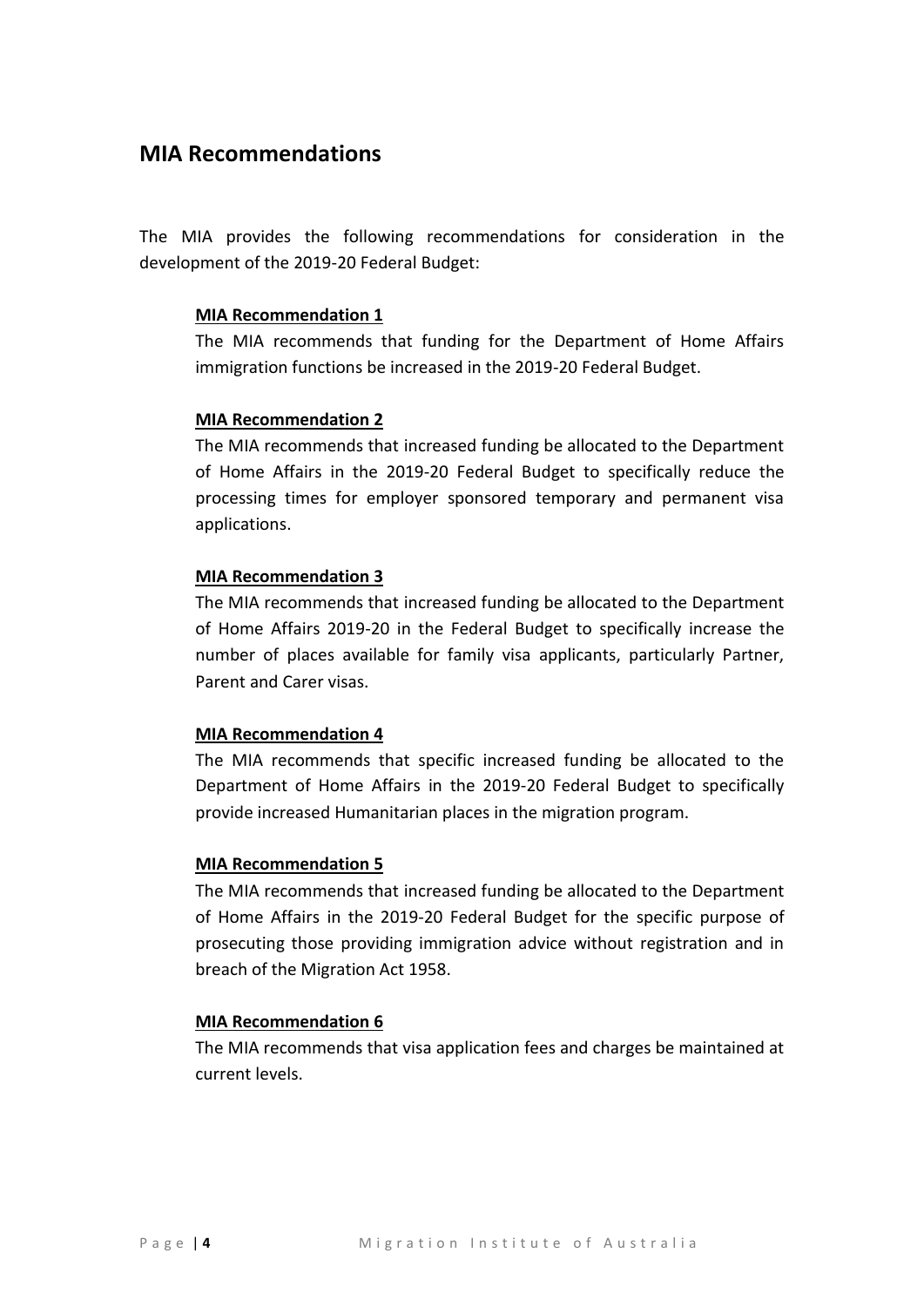#### **MIA Recommendation 7**

The MIA recommends that visa charges be set at reasonable levels and that the revenue from these fees and charges be directed to the Department of Home Affairs immigration functions to improve service provision.

#### **MIA Recommendation 8**

The MIA recommends that any increases in application fees and charges be distributed equally across all visa classes.

#### **MIA Recommendation 9**

The MIA recommends that the Nomination Training Contribution Charge of the Skilling Australians Fund, be levied as a second application charge, once the nomination application has been assessed and is to be granted.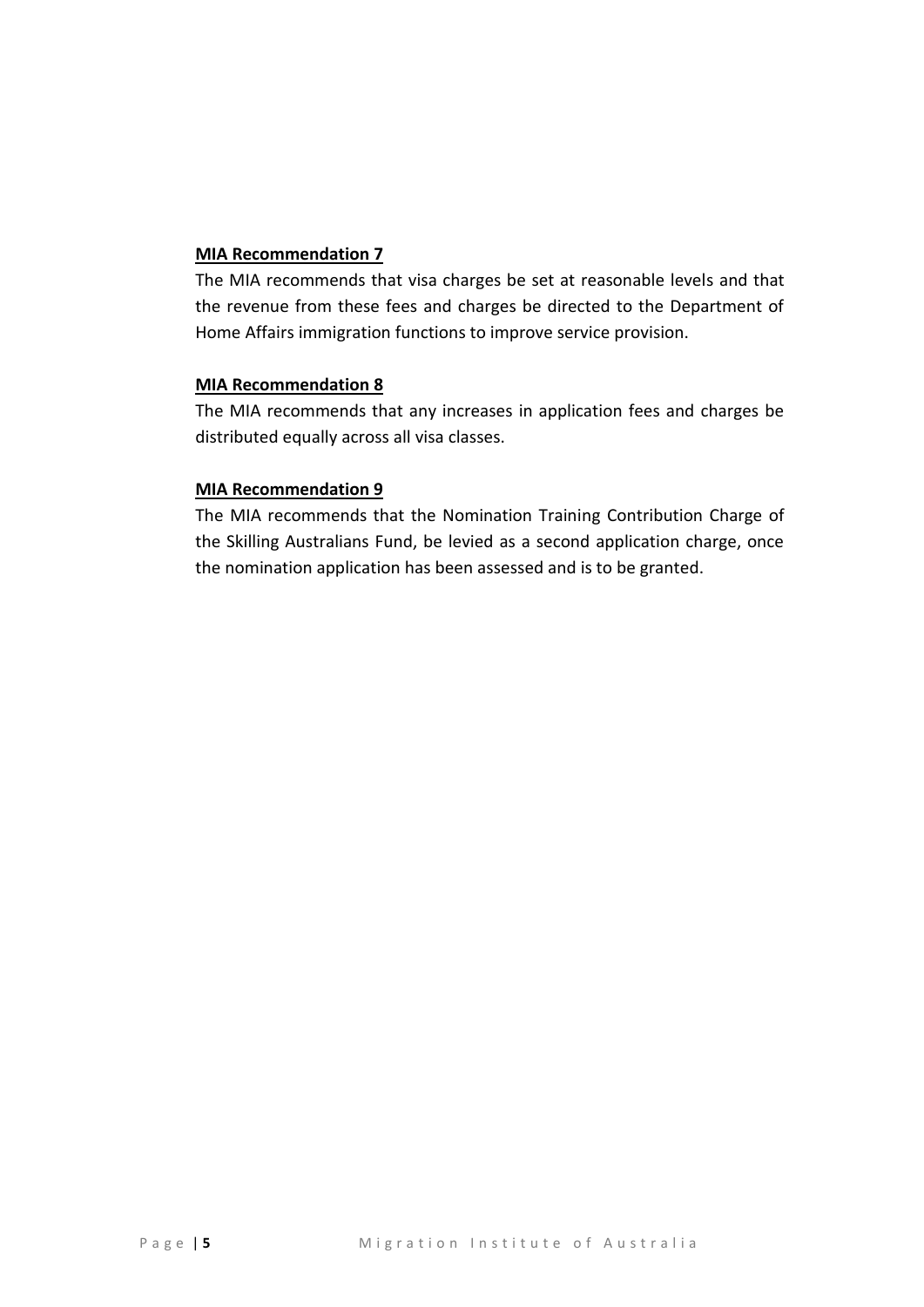### **Funding for the Department of Home Affairs**

Australia's migration programme is vital to Australia's economy remaining strong and prosperous. The work of the Department of Home Affairs in policy-making and visa application processing is crucial to the success of the migration program. Government funding of the immigration function of the Department of Home Affairs must be adequate to allow to efficiently and effectively perform its functions.

There are lengthy delays in many areas of visa application processing. These delays are often to the detriment of Australian businesses trying to sponsor employees and Australian permanent residents and citizens trying to sponsor family members. This causes great stress to partners and families who are separated.

The MIA warned in previous Pre Budget submissions that insufficient funding of the immigration function would have the negative effects on the migration program and this has been confirmed over this last and previous financial years. The following adverse impacts continue to be evident:

- client service provision by the Department has suffered and there are few meaningful communication channels available with the Department of Home Affairs
- visa processing waiting periods are at all time highs and service standards are unacceptable. In the current migration program year, direct entry employer sponsored skilled visa service standards have increased to almost 12 months. Partner visa service standards have increased for offshore permanent partner applications to 19-39 months and onshore permanent applications to 20-26 months. Parent visa processing service standards are no longer even published on the Department of Home Affairs website
- an increasing and high level of jurisdictional error continues to be observed. Poorly trained case officers are pushed to make quick decisions and lack indepth knowledge of migration legislation. Poor decision-making resulting from lack of resources impacts on the integrity of visa programmes, and has increased the burden on the Administrative Appeals Tribunal, Migration and Refugee Division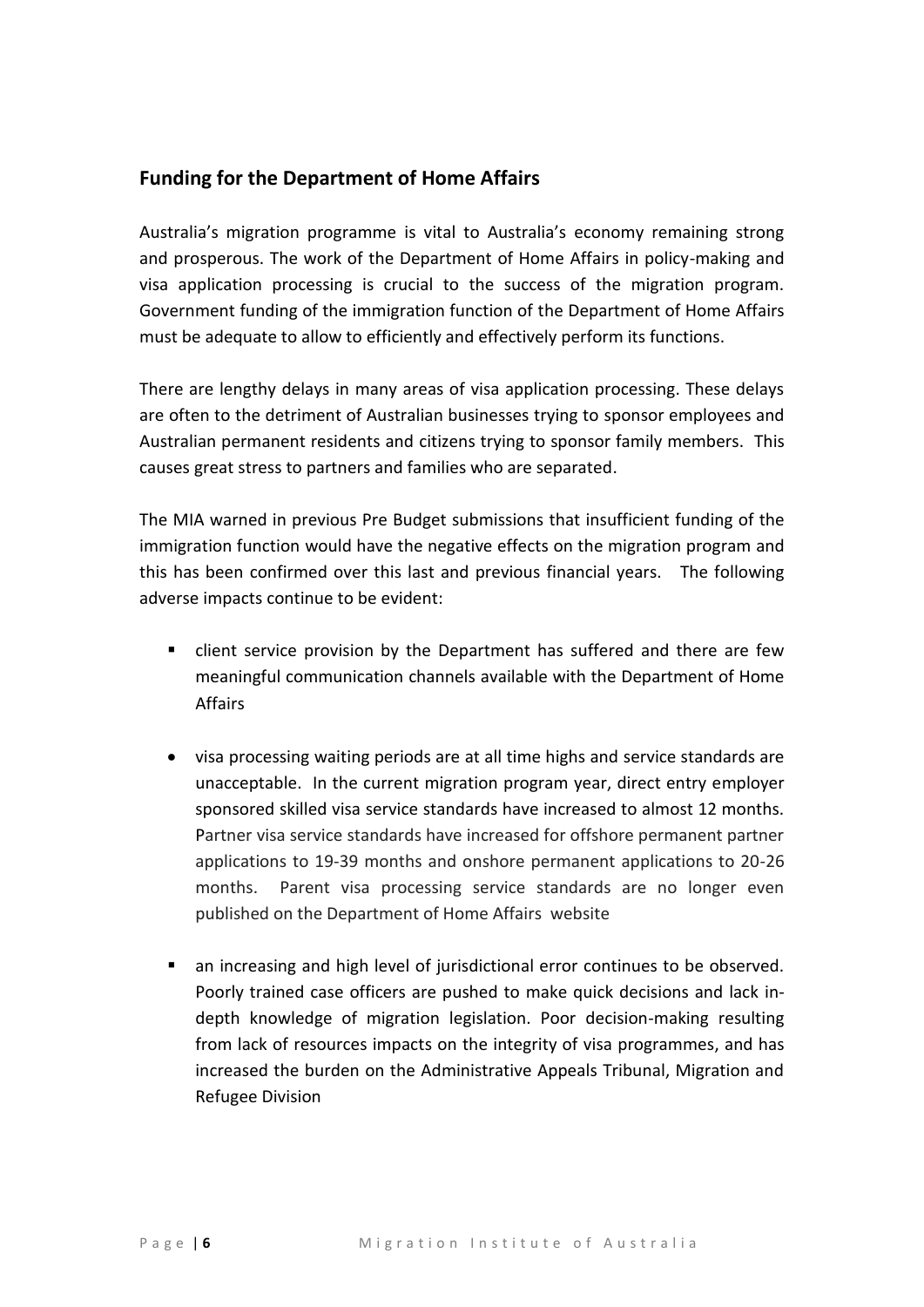the Migration and Refugee Division of the Administrative Appeals Tribunal is funded to review 19,000 cases per year. In the previous financial year, the MRD received 38,000 applications for review. This has obviously doubled the waiting period for review cases to be decided.

The Federal Budget allocation to the Department of Home Affairs immigration function must be increased, to enable it to be run efficiently, to allow adequate training of processing and policy officers, to reduce visa processing service standards and to allow an acceptable level of service to be provided to its clients.

The Federal Budget allocation to the Administrative Appeals Tribunal, Migration and Refugee Division must be increased to reduce the waiting time for review decisions.

#### **MIA Recommendation 1**

The MIA recommends that funding for the Department of Home Affairs immigration function be increased in the 2019-20 Federal Budget.

# **Increased funding for specific purposes**

Apart from a general funding increase, the Department of Home Affairs requires increased funding for the following specific purposes:

- to reduce processing timeframes for employer sponsored temporary and permanent visa applications, to meet the business needs of Australian companies
- to increase the number of places available, to address the excessively long queues for family visa applicants, particularly Partner, Parent and Carer visas
- to increase the number of places in the Humanitarian stream of the migration program to enable Australia to assist more of the ever-growing number of refugees world-wide
- to prosecute those providing immigration advice without registration and in breach of the Migration Act 1958. The MIA is extremely concerned about the amount of poor quality unregistered immigration assistance being provided, both onshore and offshore, which is a danger to consumers.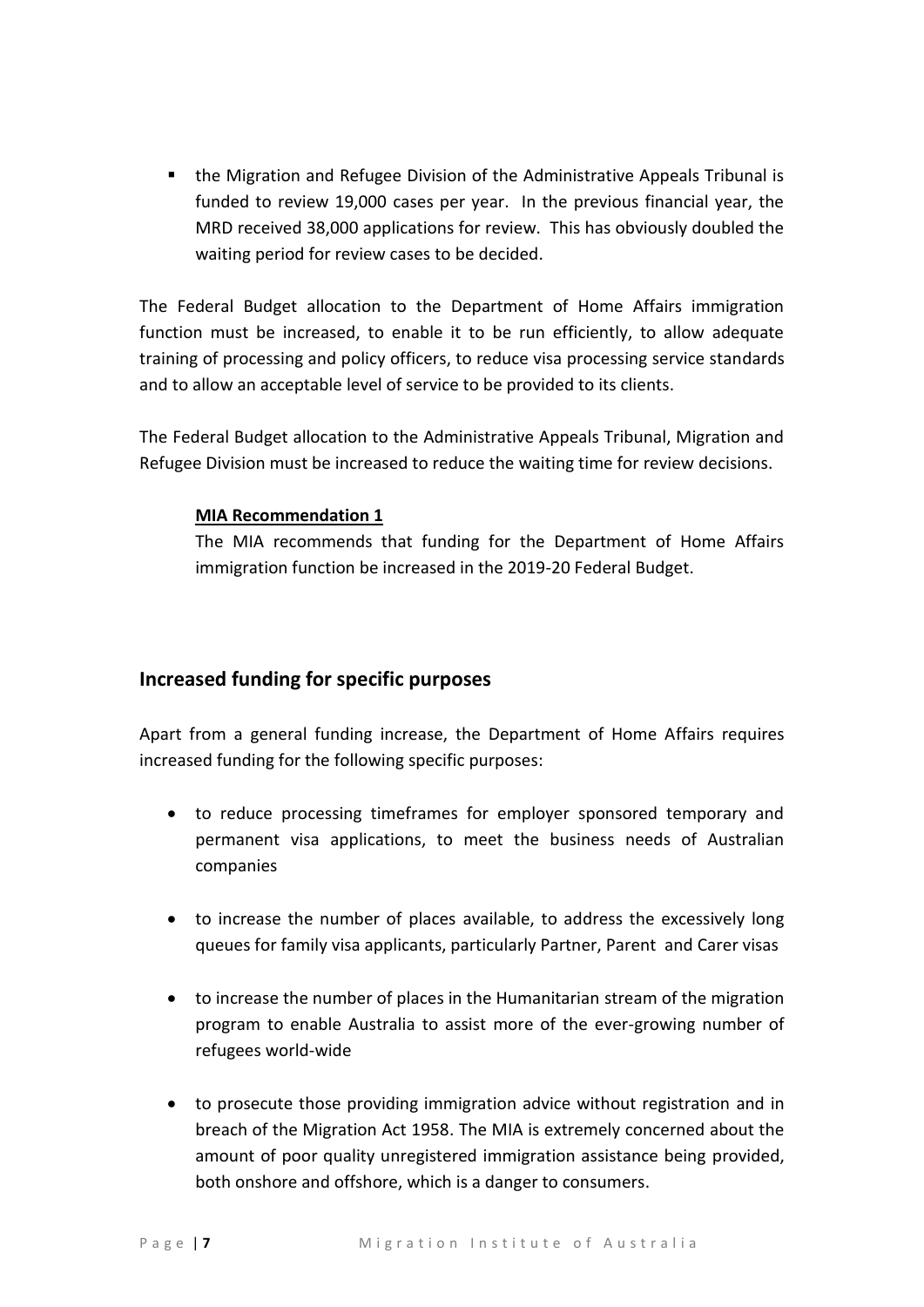#### **MIA Recommendation 3**

The MIA recommends that specific increased funding be allocated to the Department of Home Affairs in the 2019-20 Federal Budget to reduce the processing timeframes for employer sponsored temporary and permanent visa applications.

#### **MIA Recommendation 4**

The MIA recommends that specific increased funding be allocated to the Department of Home Affairs in the 2019-20 Federal Budget to increase the number of places available for family visa applicants, particularly Partner, Parent and Carer visas.

#### **MIA Recommendation 5**

The MIA recommends that specific increased funding be allocated to the Department of Home Affairs in the 2019-20 Federal Budget to provide increased Humanitarian places in the migration program.

#### **MIA Recommendation 6**

The MIA recommends that specific increased funding be allocated to the Department of Home Affairs in the 2019-20 Federal Budget to provide increased funding for the purpose of prosecuting those providing immigration advice without registration and in breach of the Migration Act 1958.

# **Application Fees and Charges**

The MIA believes that application fees and charges are now unacceptably high in some visa classes and target those with least ability to meet these fees. Sponsorship of partners and families, particularly for humanitarian visa holders, has become almost impossible to afford. These applicants should not be unfairly burdened to bolster the Consolidated Revenue coffers.

While the MIA does not support any increase in visa application fees and charges, any future increases must be equitably distributed across all visa classes, rather than targeting specific visa classes, as previously occurred with the doubling of partner visa application fees.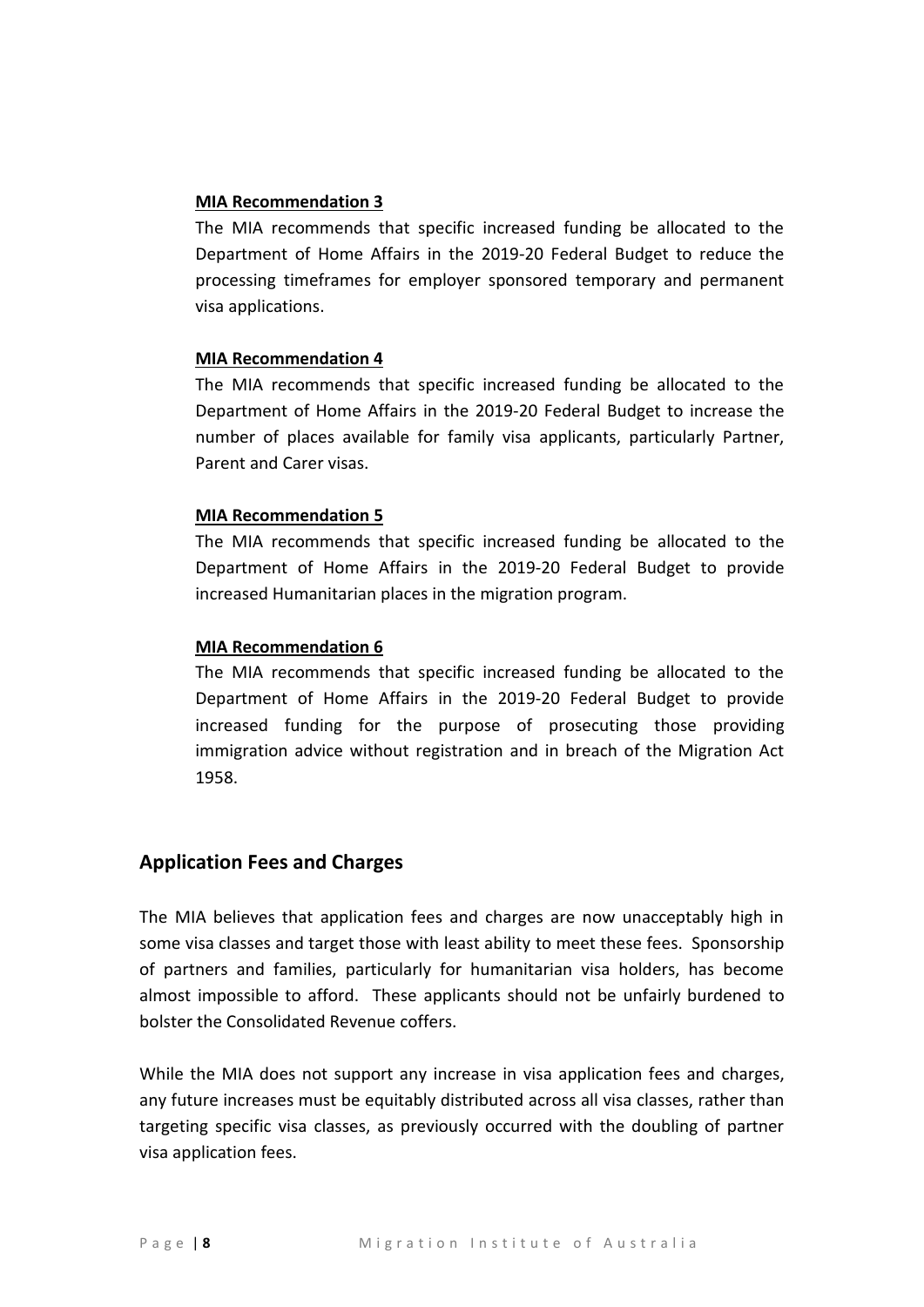#### **MIA Recommendation 7**

The MIA recommends that visa application fees and charges be maintained at current levels.

#### **MIA Recommendation 8**

The MIA recommends that visa charges be set at a reasonable level and that the revenue from these fees and charges be directed to the Department of Home Affairs immigration functions to improve service provision.

#### **MIA Recommendation 9**

The MIA recommends that any increases in application fees and charges be distributed equally across all visa classes.

# **Skilling Australians Fund – National Training Contribution Charge**

The Skilling Australians Fund (SAF) was enacted by Commonwealth legislation on 12 August 2018. The SAF imposes a National Training Contribution Charge (NTCC) on all employer sponsored nominations of both temporary and permanent overseas workers.

The NTCC for temporary visas is levied at \$1200 *per year* of sponsorship for businesses turning over less than \$10 million and \$1800 *per year* for those with a \$10 million or more turnover. For permanent employer sponsored applications the NTCC is levied as a single payment of \$3000 and \$5000 respectively for those business turnovers.

The NTCC is collected on behalf of the Department of Education and Training (DET) which administers the SAF through the Department of Home Affairs online nomination system. The NTCC is charged when the nomination application is lodged and before it is assessed.

If the employer nomination application is refused, there are very limited avenues to apply for a refund of the NTCC. In effect, an employer nomination application may be refused for very minor reasons, such as failure to upload a document or even processing officer error, and the NTCC will not be refunded.